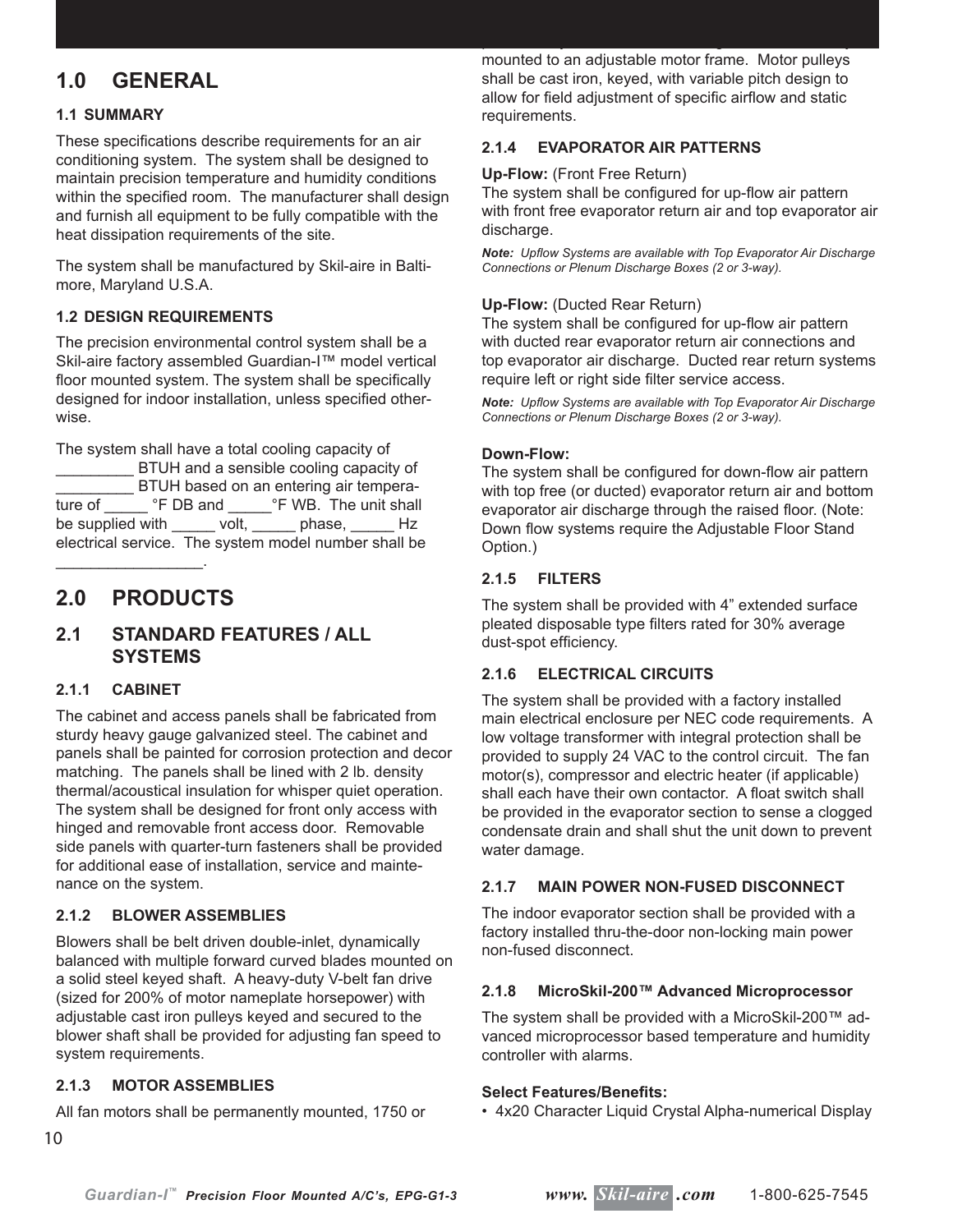- User Configurable
- Run-Time Hours
- Current Unit Mode Status
- Alarm Status
- Digital & Analog Inputs / Outputs
- Temperature Anticipation
- Remote Stop / Start Contact
- Summary Alarm Contact
- Automatic or Manual (selectable) Restart After Power Loss
- Sequential Load After Restart
- Recovery Delay
- Compressor Short Cycle Timers
- Cold Start Time Delay
- Security Password Access
- Self-Diagnostics
- Service Mode

# **Unit Status Display**

The control system shall display current unit functions and room status (if applicable):

- Current Dry Bulb Temp Set Point
- Current Relative Humidity Set Point
- System ON/OFF
- Cooling
- Heating
- Humidifying
- Dehumidifying
- Reheating
- Actual Room DB Temperature
- Actual Room Relative Humidity

# **Alarm Conditions:**

Alarm conditions activate an audible and visual indicator plus close a summary alarm dry contact connection. The control system shall alert to the following alarm conditions (if applicable):

- High Temperature Dirty Filter
- Low Temperature Smoke Detection
- High Humidity Firestat
- Low Humidity Leak Detection
- High Head Press Sensor Failure
- Loss of Air Flow Summary Failure<br>• Loss of Power Glycol Pump Failu
	- Glycol Pump Failure

# **Digital & Analog Control Inputs / Outputs:**

The control system shall be capable of both digital (ON/ OFF) and analog (proportional integral, PI) input and output control.

# **Select Options:**

- Multi-Unit Sequencing (Optional)
- BMS Communications (Optional)

# **RS 485 Serial Connection: (Optional)**

An RS 485 Serial Port Connection shall be provided for remote communications to BSM and/or Modem.

# tempered aluminum fins with galvanized coil end plates.

The coil shall have sq. ft. face area, rows deep. The coil shall be factory pressure tested and the refrigeration system sealed prior to shipment. A stainless steel drain pan shall be provided to cover the entire coil area.

The evaporator coil shall be quality construction of seamless drawn rifled copper tube, mechanically bonded to

**2.2 DIRECT EXPANSION SYSTEM** 

 **COMPONENTS**

**2.2.1 EVAPORATOR COIL**

# **2.2.2 SCROLL COMPRESSOR**

The compressor shall be the heat pump duty scroll. The compressor shall be mounted on vibration isolators. Each compressor shall be complete with reversible positive oil pump, charging and service ports, internal spring \isolation, and discharge gas vibration eliminator.

# **2.2.3 REFRIGERATION CIRCUIT**

Each refrigeration circuit shall be pre-piped with type "L" refrigerant copper tubing. Each refrigeration circuit shall include, but not be limited to: expansion valve with external equalizer and rapid bleed-through capacity. Features shall include filter dryer, sight glass, pressure fittings and high pressure/low pressure safety cutouts.

# **2.3 CHILLED WATER SYSTEMS**

#### **2.3.1 CHILLED WATER AIR HANDLERS** (Models U/DC1-V)

The system shall be a chilled water air handling unit. The chilled water coil shall be of quality construction of seamless drawn rifled copper tube, mechanically bonded to tempered aluminum fins with galvanized coil end plates. The coil shall be factory pressure tested. The coil shall have \_\_\_\_\_ sq. ft. face area, \_\_\_\_ rows deep. A stainless steel drain pan shall be provided to cover the entire coil area. The coil shall be controlled by a factory installed 2-way chilled water control valve. The coil shall be designed to distribute water into the entire coil face area. The coil shall be supplied with \_\_\_\_ °F entering water temperature with a <sup>ore</sup> temperature rise. The coil shall require GPM of chilled water and the pressure drop shall not exceed \_\_\_\_ Ft. w.g.

# **2.4 STANDARD FEATURES - INDIVIDUAL SYSTEMS**

# **2.4.1 AIR COOLED SYSTEMS**

#### **2.4.1.1 DX - SPLIT EVAPORATOR WITH REMOTE OUTDOOR PROPELLER FAN AIR COOLED CONDENSER** (Models U/DA1 / FAC)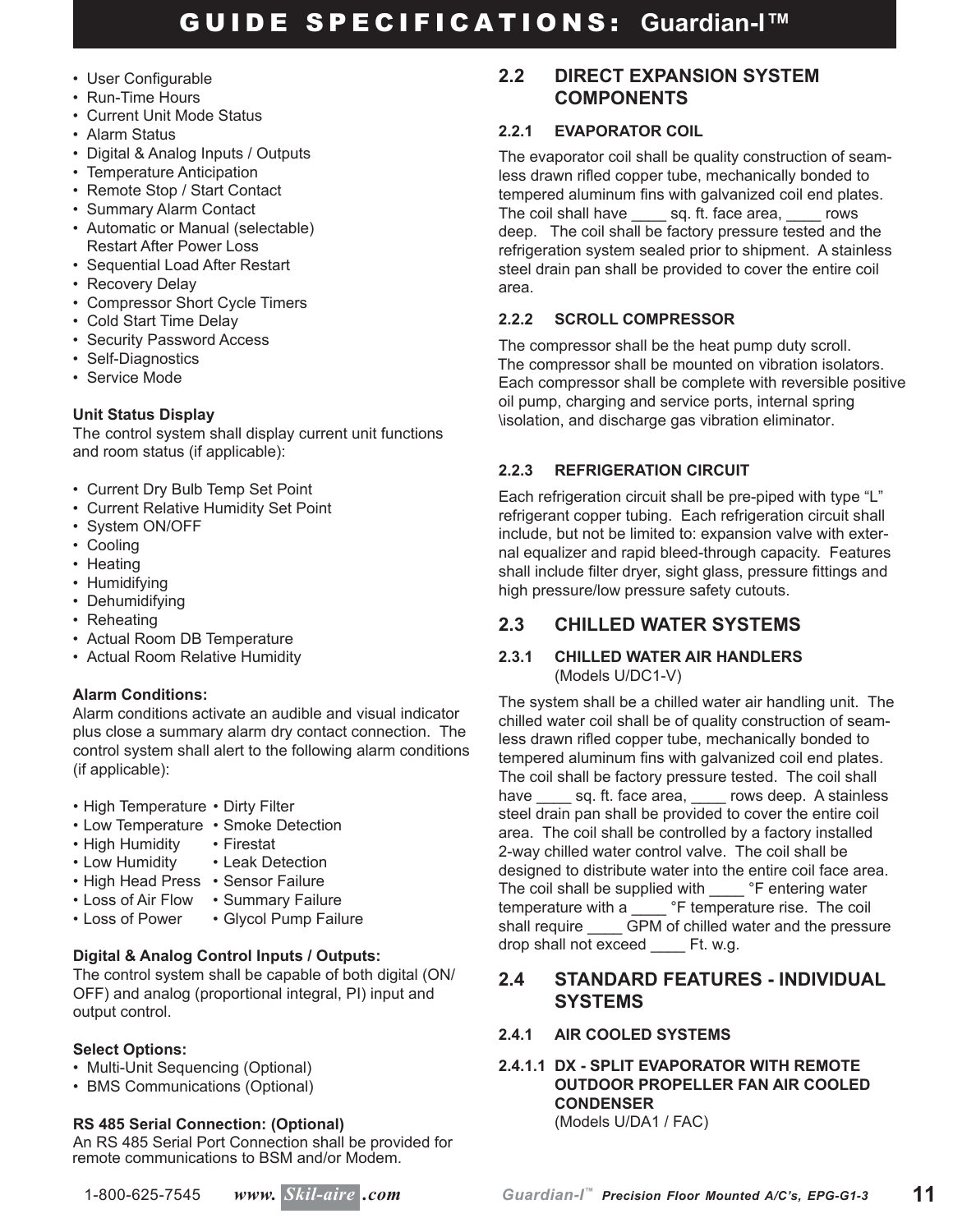The system shall be a split system with indoor vertical floor mounted evaporator unit and remote outdoor propeller fan condenser. The indoor evaporator section shall include, but not be limited to: evaporator coil, stainless steel condensate drain pan, adjustable belt-driven blower, blower motor, thermal expansion valve with external equalizer, heat pump duty compressors, refrigerant service valves, refrigerant sight glass / moisture indicator, filter drier, 24 volt terminal connection and 4" filters. The remote propeller fan condenser shall include, but not be limited to: condenser coil rated for 95°F ambient, low rpm direct driven propeller fans and low ambient controls. The evaporator and condenser sections shall ship with a dry-nitrogen holding charge ready for field refrigerant (R22) charging.

#### **2.4.1.2 DX - AIR HANDLING UNIT ONLY** (Models U/DB1-V)

The system shall be a vertical floor mounted split DX - Air Handling Unit designed for field connection to the specified remote condensing unit. The air handling unit shall include, but not be limited to: evaporator coil, stainless steel condensate drain pan, adjustable belt-driven blower, blower motor, thermal expansion valve with external equalizer, refrigerant service valves, refrigerant sight glass / moisture indicator, filter drier, 24 volt terminal connection and 2" filters.

#### **2.4.1.3 OUTDOOR, REMOTE PROPELLER FAN, AIR COOLED CONDENSING UNIT** (FU models)

The remote air cooled condensing unit shall be an outdoor mounted direct drive, propeller fan type arranged for vertical air discharge. The condensing unit shall be sized for full heat of rejection at 95°F ambient and be capable of operation to \_\_\_\_ °F. The condenser coil shall be constructed of copper tube and aluminum fins. The coil shall be factory tested, and refrigeration system sealed prior to shipment. The condenser fan motor shall have permanently lubricated bearings and inherent internal overload protection.

# **2.4.2 WATER COOLED SYSTEMS**

#### **2.4.2.1 WATER COOLED, SELF-CONTAINED** (U/DW1-V models)

The system shall be self-contained vertical floor mounted air conditioner with integral factory installed water cooled condensing unit. Water cooled systems shall have coaxial, counter flow liquid condensers with adjustable 2-way water regulating valves per circuit to maintain head pressure with condenser water flow. The unit shall require \_\_\_\_\_ GPM of \_\_\_ °F water and have a maximum pressure drop of \_\_\_ Ft. w.g.

# **2.4.3 GLYCOL COOLED SYSTEMS**

#### **2.4.3.1 GLYCOL COOLED, SELF-CONTAINED** (U/DG1-V models)

The system shall be self-contained vertical floor mounted air conditioner with integral factory installed glycol cooled condensing unit. Glycol cooled systems shall have coaxial, counter flow liquid condensers with adjustable 2-way glycol regulating valves to maintain head pressure with condenser glycol flow. The unit shall require GPM of \_\_\_ °F glycol and have a maximum pressure drop of Ft. w.g.

#### **2.4.3.2 DRY COOLER & SIMPLEX PUMP PACKAGE** (FCPP models)

The drycooler shall be complete with field mounted expansion tank and aquastat to control fan motor operation. The coil shall have seamless copper tubes bonded to aluminum fins for high transfer efficiency. The motor(s) shall have permanently lubricated bearings with inherent overload protection on 1 Phase motors and three coil overloads on 3 Phase motors.

The pump package shall include controls to operate the drycooler and the pump. The pump package shall be enclosed in a weatherproof housing. The pump shall be rated for \_\_\_\_ GPM at \_\_\_\_ Ft. of head, and operate on \_\_\_\_ volt, \_\_\_\_ PH, 60 Hz.

# **2.5 OPTIONS**

# **2.5.1 AIR COOLED CONDENSER - LOW AMBIENT CONTROL**

# **2.5.1.1 0°F AMBIENT - FAN CYCLING**

Condenser fan cycling controls shall be factory installed to allow for low ambient condenser operation to 0°F minimum air temperature.

# **2.5.1.2 -20°F VARIABLE SPEED FAN**

Variable speed head pressure controls shall be factory installed to allow for low ambient condenser operation to a -20°F minimum air temperature. Compressor crankcase heater and cold start time delay relay shall also be factory installed with -20°F low ambient control option.

# **2.5.1.3 -30°F FLOODED CONDENSER**

A flooded condenser system shall be provided to allow for low ambient condenser operation to -30°F. The flooded system shall included a factory installed liquid refrigerant receiver and head pressure control valve. Compressor crankcase heater and cold start time delay relay shall also be factory installed with -30°F low ambient control option.

# **2.5.2 WATER / GLYCOL COOLED - HEAD PRESSURE CONTROL VALVES**

#### **2.5.2.1 3-WAY WATER / GLYCOL HEAD PRESSURE CONTROL VALVE**

Each refrigerant circuit's head pressure shall be controlled by a factory provided 3-way water/glycol regulating valve rated for 150 psig w.w.p.